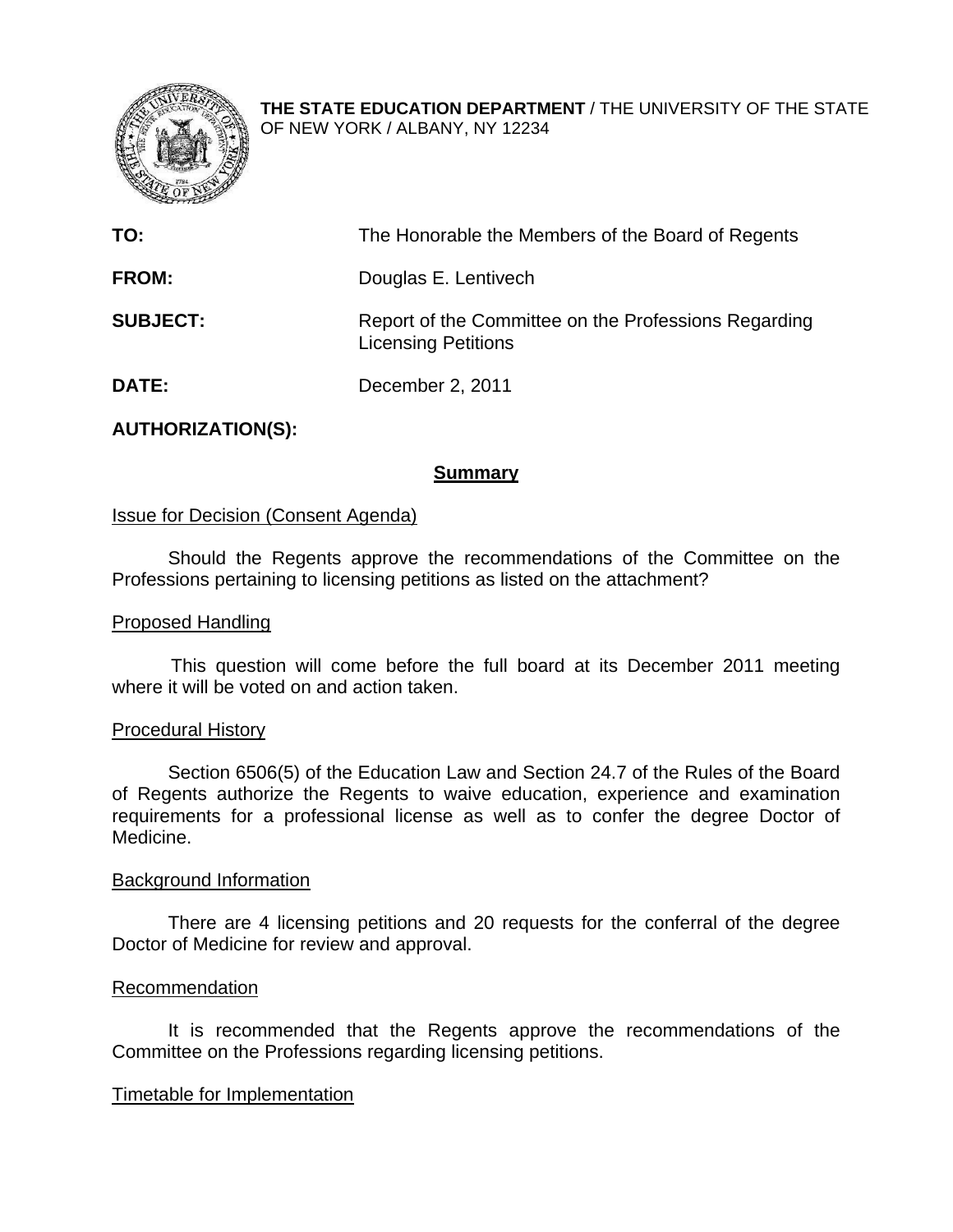Approval of the Committee on the Professions' recommendations will be effective December 13, 2011.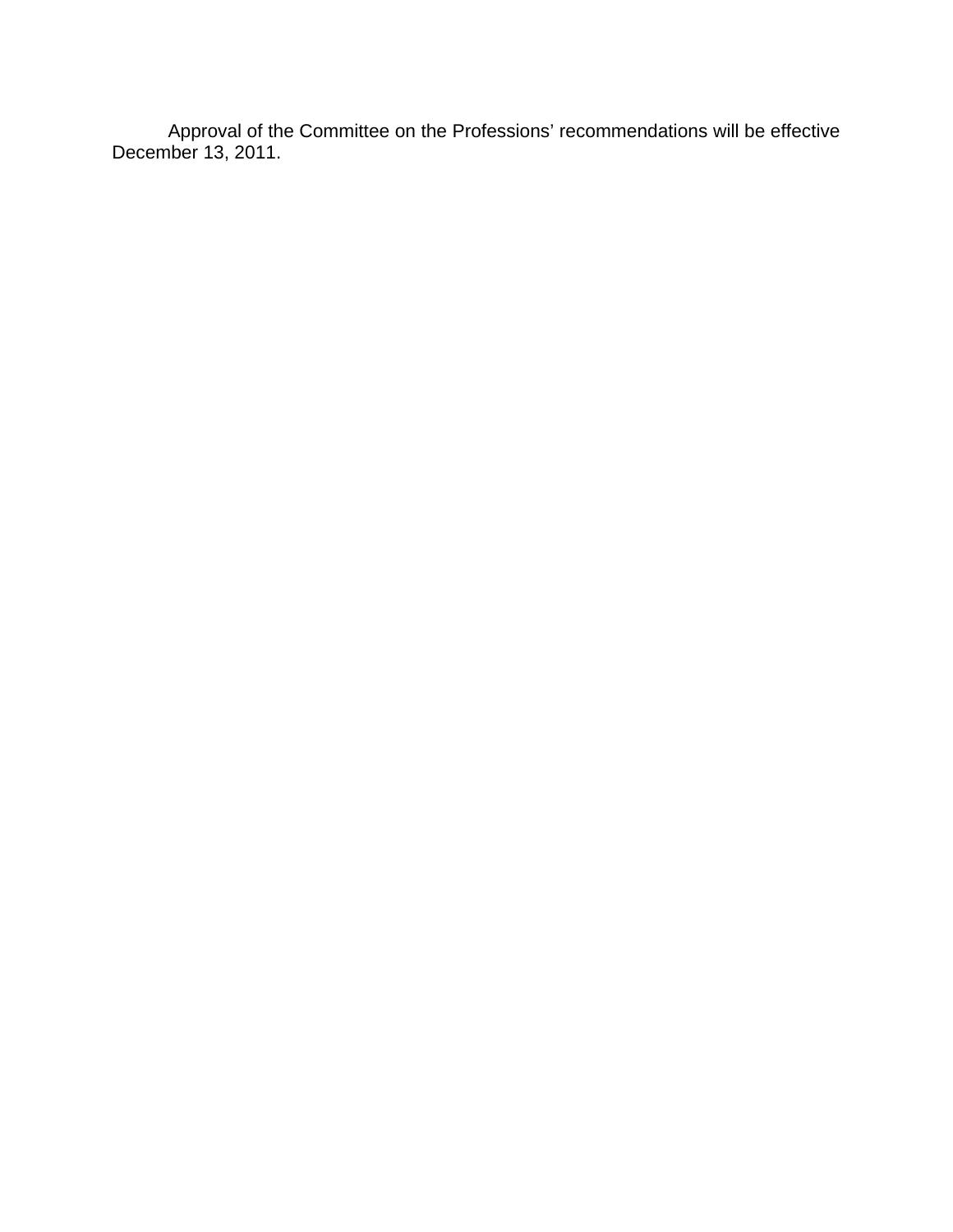# **Cases Presented to Board of Regents on: December 13, 2011 SUMMARY REPORT**

|                                                | <b>EDUCATION</b>     |                |                   | <b>EXAMINATION</b> |                                  |            | Confer                          | Three-Year         |
|------------------------------------------------|----------------------|----------------|-------------------|--------------------|----------------------------------|------------|---------------------------------|--------------------|
| <b>PROFESSION</b>                              | Pre-<br>Professional | Professional   | Post-<br>Graduate | Proficiency        | Licensing                        | Experience | Degree<br>Doctor of<br>Medicine | Limited<br>License |
| Dentistry                                      |                      | $11 - 10 - 50$ |                   |                    |                                  |            |                                 | 11-11-59<br>to     |
|                                                |                      |                |                   |                    |                                  |            |                                 | 11-13-59           |
| Medicine                                       |                      |                |                   |                    |                                  |            | 11-158-60C                      |                    |
|                                                |                      |                |                   |                    |                                  |            | to                              |                    |
|                                                |                      |                |                   |                    |                                  |            | 11-177-60C                      |                    |
| <b>OTHER</b><br>Total for fiscal year to date: |                      |                | 194               |                    |                                  |            |                                 |                    |
|                                                |                      |                |                   |                    | Total for calendar year to date: | 247        |                                 |                    |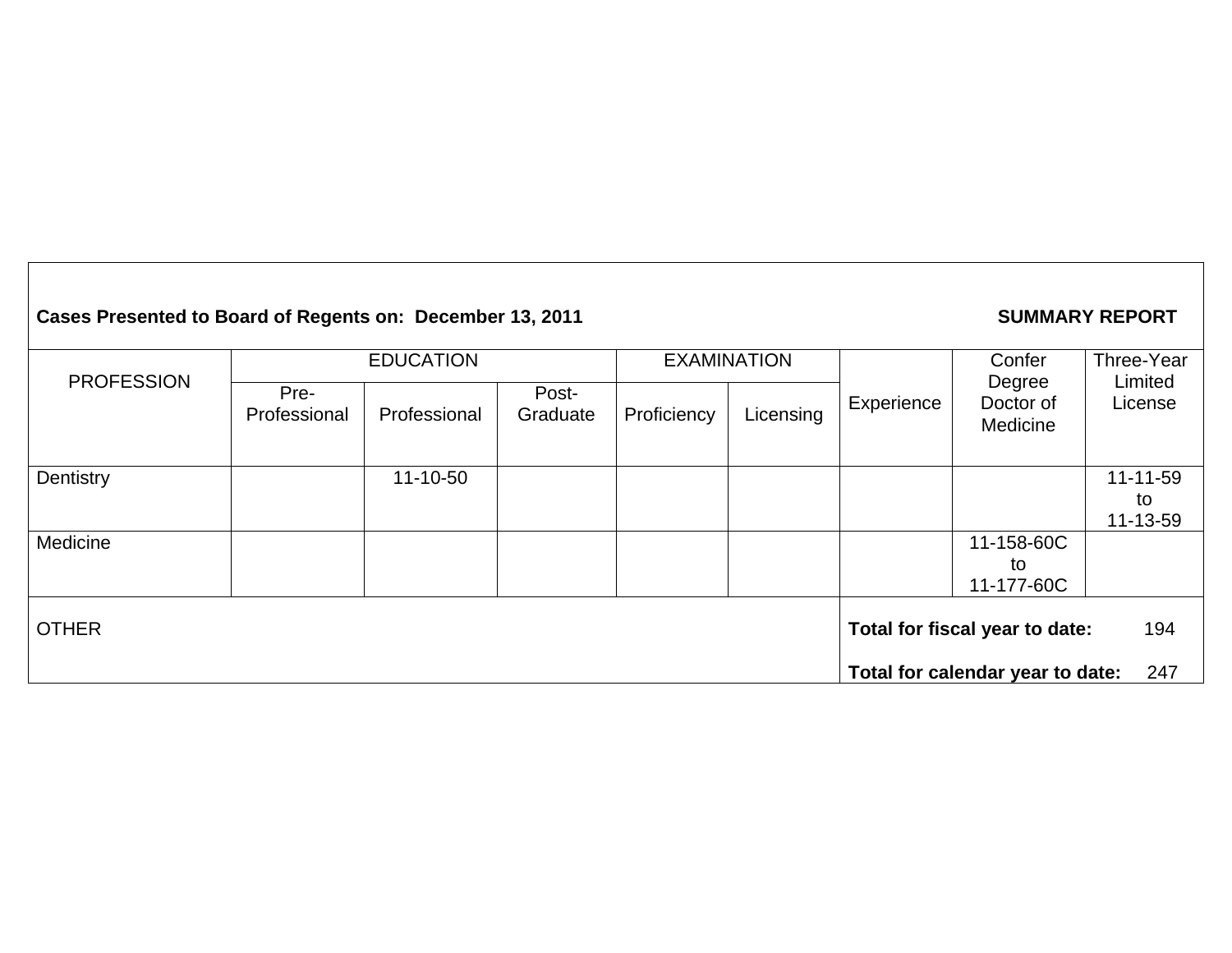# **Board of Regents: December 13, 2011**

### **DENTISTRY**

11-10-50 Kastriot Kaci Mclean, Virginia

(University of Tirana, Faculty of Medicine, Tirana, Albania, Doctor of Stomatology, July 1996)

Petition for: Acceptance of education.

Statement of Problem: Regulations of the Commissioner require an applicant for licensure in dentistry to complete an acceptable pre-professional education program of at least two years in length (including courses in general chemistry, organic chemistry, biology or zoology, and physics) and an acceptable professional dental education program of at least four years in length, for a total of six years of pre-professional and professional education. Dr. Kaci completed a five-year combined pre-professional and professional dental education program at the University of Tirana, Faculty of Medicine. Therefore, he lacks one year of education which is in the pre-professional area.

Following dental school, Dr. Kaci completed a one-year internship from September 1996 to August 1997 in the Dental Clinic of the Town of Gjirokaster in Albania. The State Board for Dentistry recommends that these studies be considered to fulfill the remaining one year of required pre-professional education.

Additionally, Dr. Kaci did not complete the two academic years of study required in an accredited dental school program culminating in certification that the applicant has achieved the level of knowledge and clinical proficiency expected of a graduate of that school. Such study is required for applicants completing a program of dental education in an unregistered or unaccredited dental school. He completed a two-year Advanced Education in General Dentistry residency program at the University of Connecticut Health Center in June 2010. The Dean of the School of Dental Medicine at the University of Connecticut Health Center, Dr. Lamont MacNeil, submitted a letter of support certifying that Dr. Kaci has achieved the level of knowledge and clinical proficiency expected of a graduate of the DMD program. The State Board for Dentistry recommends that the program at the University of Connecticut Health Center be considered as the substantial equivalent of the two-year program required in regulation.

| APPLICABLE REQUIREMENTS:                                                    | <b>QUALIFICATIONS:</b> |
|-----------------------------------------------------------------------------|------------------------|
| Section 61 of the Regulations of the<br>Commissioner of Education requires: |                        |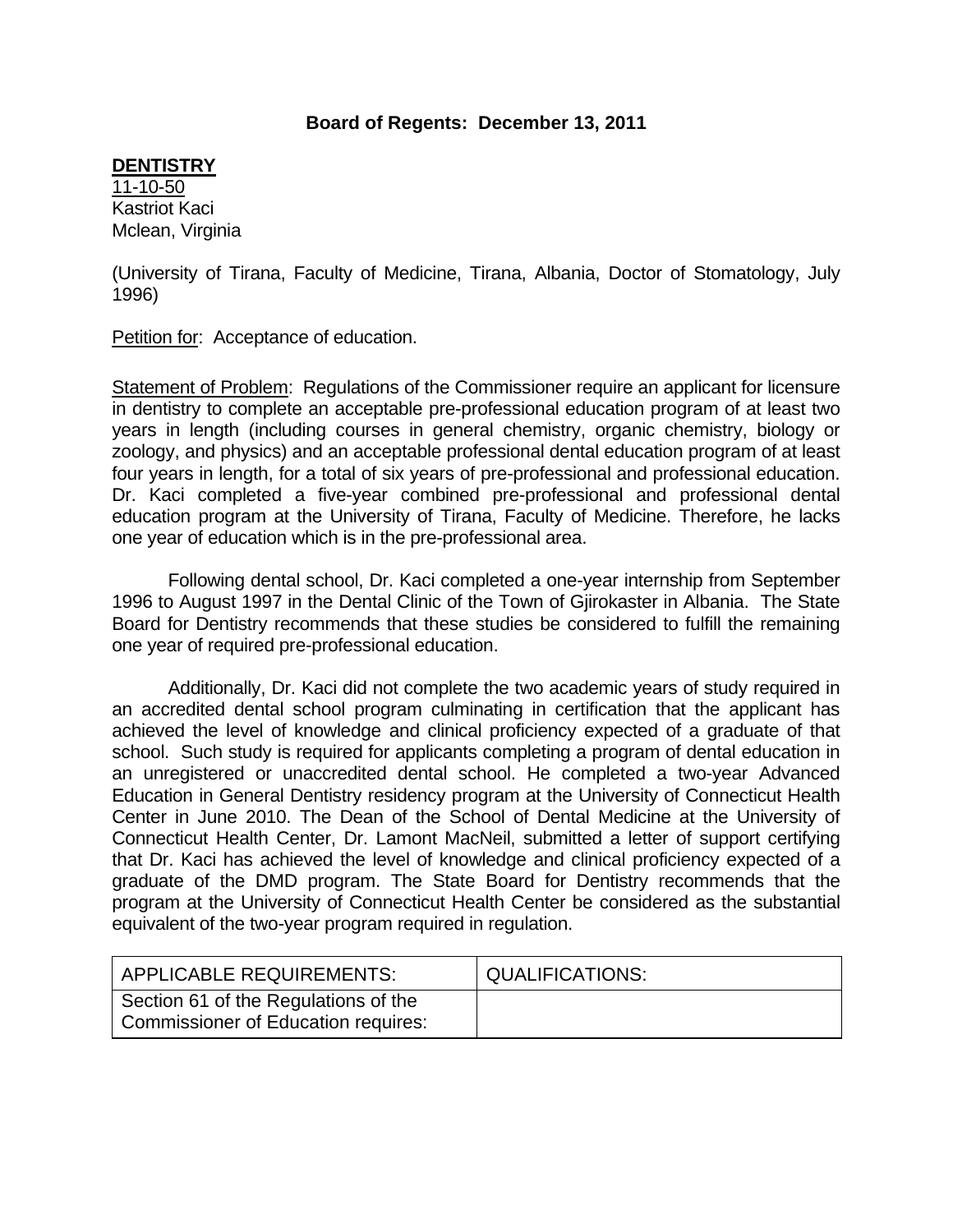| (1) Not less than 60 semester hours of<br>pre-professional education including<br>courses in general chemistry, organic<br>chemistry, biology or zoology, and<br>physics.                                                                 | $(1)$ See qualification #2.                                                                                                                                                                                                   |
|-------------------------------------------------------------------------------------------------------------------------------------------------------------------------------------------------------------------------------------------|-------------------------------------------------------------------------------------------------------------------------------------------------------------------------------------------------------------------------------|
| (2) Four academic years of dental<br>education culminating in a degree in an<br>acceptable dental school.                                                                                                                                 | (2)(a) Five years of acceptable pre-<br>professional and professional dental<br>education culminating in the degree of<br>Doctor of Stomatology, University of<br>Tirana, Faculty of Medicine, Tirana,<br>Albania, July 1996. |
|                                                                                                                                                                                                                                           | (2)(b) One-year internship in the Dental<br>Clinic of the Town of Gjirokaster, Albania,<br>September 1996 to August 1997.                                                                                                     |
| (3) Two academic years of study in an<br>accredited dental school program<br>culminating in certification that the<br>applicant has achieved the level of<br>knowledge and clinical proficiency<br>expected of a graduate of that school. | (3) Two-year Advanced Education in<br>General Dentistry residency program at<br>the University of Connecticut Health<br>Center, Farmington, Connecticut,<br>completed June 2010.                                              |
| (4) Satisfactory scores on Parts I and II of<br>the National Dental Board Examinations.                                                                                                                                                   | (4) Passing scores on Parts I and II of<br>the National Dental Board Examinations.                                                                                                                                            |
| (5) Acceptable clinically-based dental<br>residency program of at least one year's<br>duration.                                                                                                                                           |                                                                                                                                                                                                                               |
| (6) United States citizen or alien lawfully<br>admitted for permanent residence in the<br><b>United States.</b>                                                                                                                           | (6) United States citizen.                                                                                                                                                                                                    |
| (7) Evidence of the required course in the<br>identification and reporting of child abuse<br>and maltreatment.                                                                                                                            | (7) Completed required course in the<br>identification and reporting of child abuse<br>and maltreatment, January 2011.                                                                                                        |

RECOMMENDATION: The Committee on the Professions, in concurrence with the Executive Secretary of the State Board for Dentistry, recommends that the applicant's preprofessional and professional education requirements be considered fulfilled.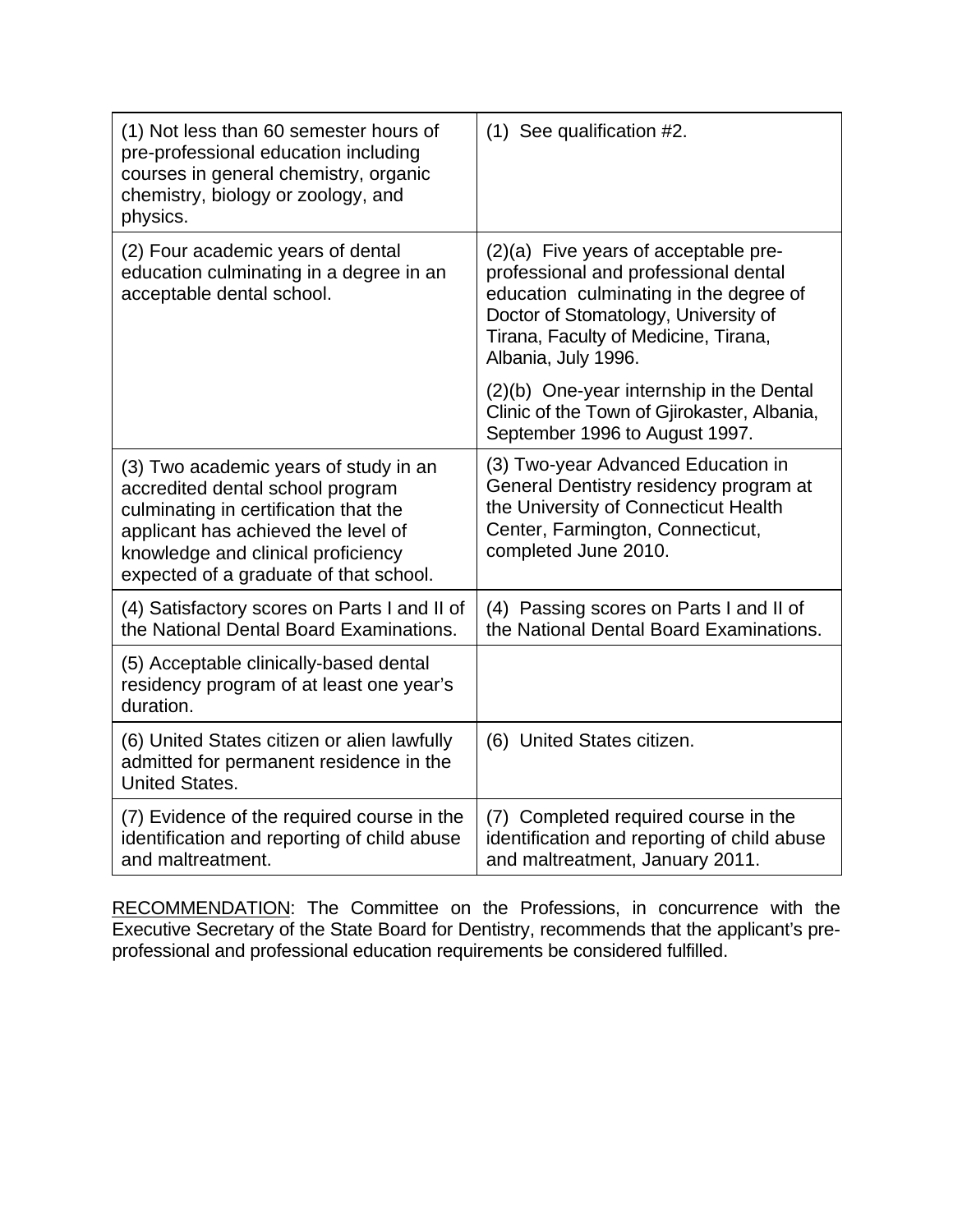# **Board of Regents: December 13, 2011**

# **THREE-YEAR LIMITED LICENSE IN DENTISTRY**

Petition for: Three-year limited license to practice Dentistry under Section 6604(6) of the Education Law.

Statement of Problem: The applicants listed below have satisfied the education and examination requirements for licensure as a dentist in New York State. The only requirement for full licensure that cannot be satisfied at this time is United States citizenship or immigration status as an alien lawfully admitted for permanent residence in the United States.

 Each applicant has an opportunity to practice dentistry in an area which has been designated a Federal Dental Health Professions Shortage Area and requests a threeyear waiver of the citizenship requirement under Section 6604(6) of the Education Law. Each applicant must sign an affidavit stating the exact location of the shortage area where he/she will practice before the three-year limited license will be issued.

Applicable Guidelines: Section 6604(6) of Education Law relates to the requirement of United States citizenship or permanent resident status for licensure as a dentist in New York State and allows the Board of Regents to grant a one-time, three-year waiver of this requirement for an alien dentist to practice in New York State if all other licensure requirements are satisfied and to grant an additional extension not to exceed six years to enable the alien to secure citizenship or permanent resident status, provided such status is being actively pursued.

|                | <b>NAME OF PETITIONER</b> |
|----------------|---------------------------|
| $11 - 11 - 59$ |                           |
|                | Nassi Figdor              |
|                | Brooklyn, NY 11230        |
| 11-12-59       |                           |
|                | Gaeun Lee                 |
|                | Woodbridge, NJ 07095      |
| 11-13-59       |                           |
|                | Nalie Nguyen              |
|                | <b>Malone, NY 12953</b>   |

**ACTION**: The Department shall issue a three-year limited license to each applicant to practice dentistry in New York State in a Federal Dental Health Professions Shortage Area upon approval by the Department of all documentation needed to verify satisfaction of all dentistry licensure requirements other than citizenship and an acceptable Affidavit of Agreement on the applicant's location of employment. The limited license may be renewed upon the lawful submission of an application for an extension of not more than six years, at the discretion of the Department.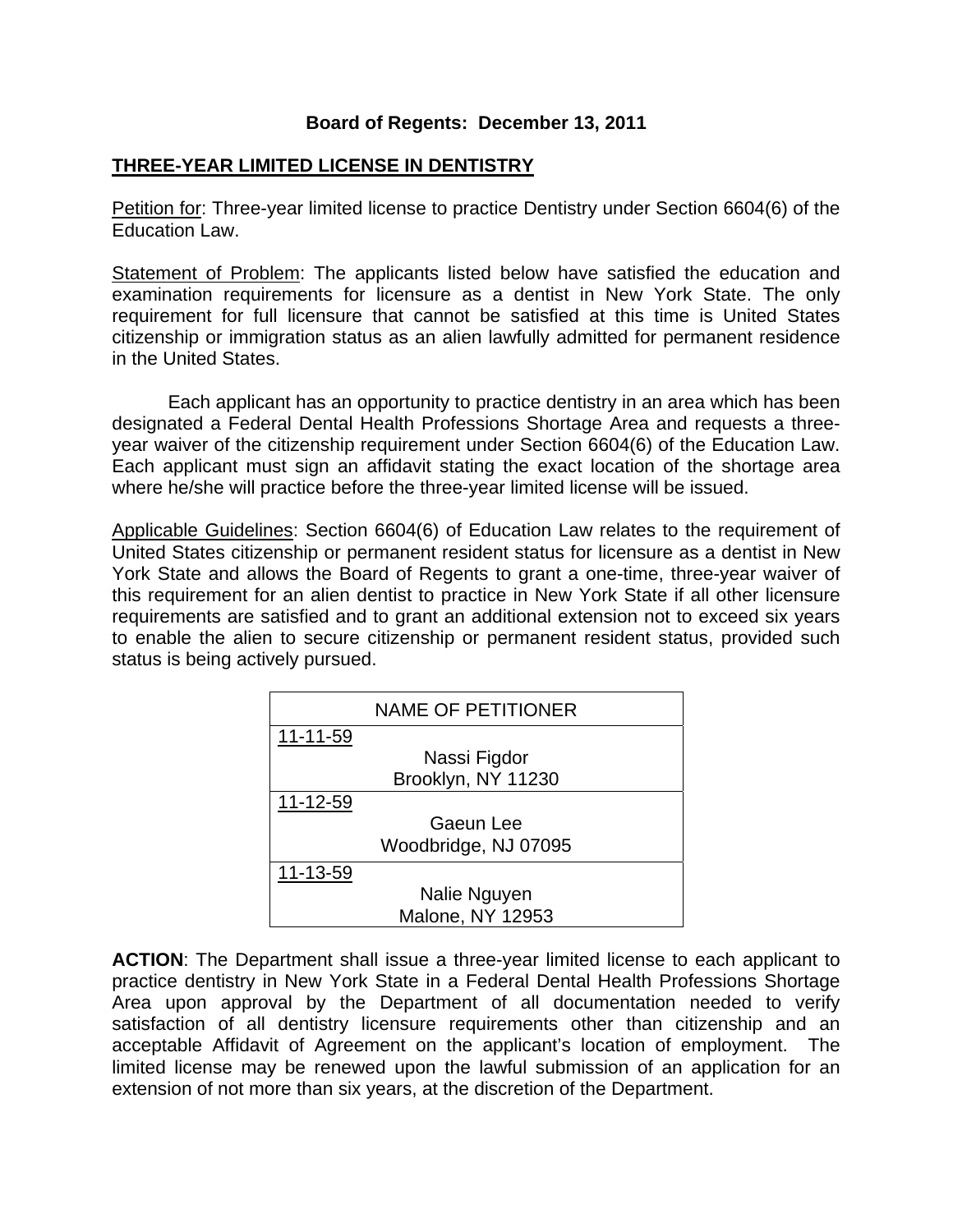# **Board of Regents: December 13, 2011**

### **MEDICINE**

Petition for: Conferral of the degree Doctor of Medicine (M.D.) pursuant to Section 6529 of the Education Law.

Summary Statement: The petitioners listed below are all graduates of foreign medical schools who have been licensed in New York.

 The applicable requirements of Section 3.57 of the Rules of the Board of Regents require completion of a medical education program in a foreign medical school satisfactory to the Department which does not grant the degree Doctor of Medicine (M.D.), and in which the philosophy and curriculum were equivalent, as determined by the Department in accordance with the policy of the Board of Regents, to those in programs leading to the degree Doctor of Medicine (M.D.) at medical schools in the United States satisfactory to, or registered by, the Board of Regents and the Department. Secondly, petitioners must have licensure to practice medicine in New York State in accordance with provisions of Section 6524 or 6528 of the Education Law or their equivalent as determined by the Board of Regents pursuant to their authority under Section 6506 of the Education Law.

| <b>NAME OF PETITIONER</b> | <b>QUALIFICATIONS</b>                     |
|---------------------------|-------------------------------------------|
| 11-158-60C                | (1) University of Cairo, Cairo, Egypt,    |
|                           | Bachelor of Medicine, Bachelor of         |
| Shawkat Abdelmassih       | Surgery, 8/1/98.                          |
| Middletown, NY 10941      | (2) License #244834, issued on 6/26/07.   |
| 11-159-60C                | (1) Baghdad University, Baghdad, Iraq,    |
| Mouwafak Al-Rawi          | Bachelor of Medicine, Bachelor of         |
| Morgantown, WV 26505      | Surgery, 6/30/78.                         |
|                           | (2) License #202221, issued on 2/23/96.   |
| 11-160-60C                | (1) Harbin Medical University, Harbin,    |
| Yuehuei An                | People's Republic of China, Bachelor      |
| Bayshore, NY 11706        | of Medicine, 8/16/93.                     |
|                           | (1) License #262623, issued on 8/12/11.   |
| 11-161-60C                | (2) Government Medical College, Nagpur,   |
| Sanjeev Chhangani         | India, Bachelor of Medicine, Bachelor     |
| Rochester, NY 14642       | of Surgery, 10/9/85.                      |
|                           | (3) License #203774, issued on 7/11/96.   |
| 11-162-60C                | (1) Wuhan Medical College, Hubei,         |
| Jinlin Du                 | People's Republic of China, Bachelor      |
| Middletown, NY 10941      | of Medicine, 7/30/88.                     |
|                           | (2) License #233521 issued on 7/29/04.    |
| 11-163-60C                | (1) Autonomous University of Guadalajara, |
| John Fiorianti            | Guadalajara, Mexico, Physician and        |
| Middletown, NY 10941      | Surgeon, 6/8/01.                          |
|                           | (2) License #246905, issued on 11/30/07.  |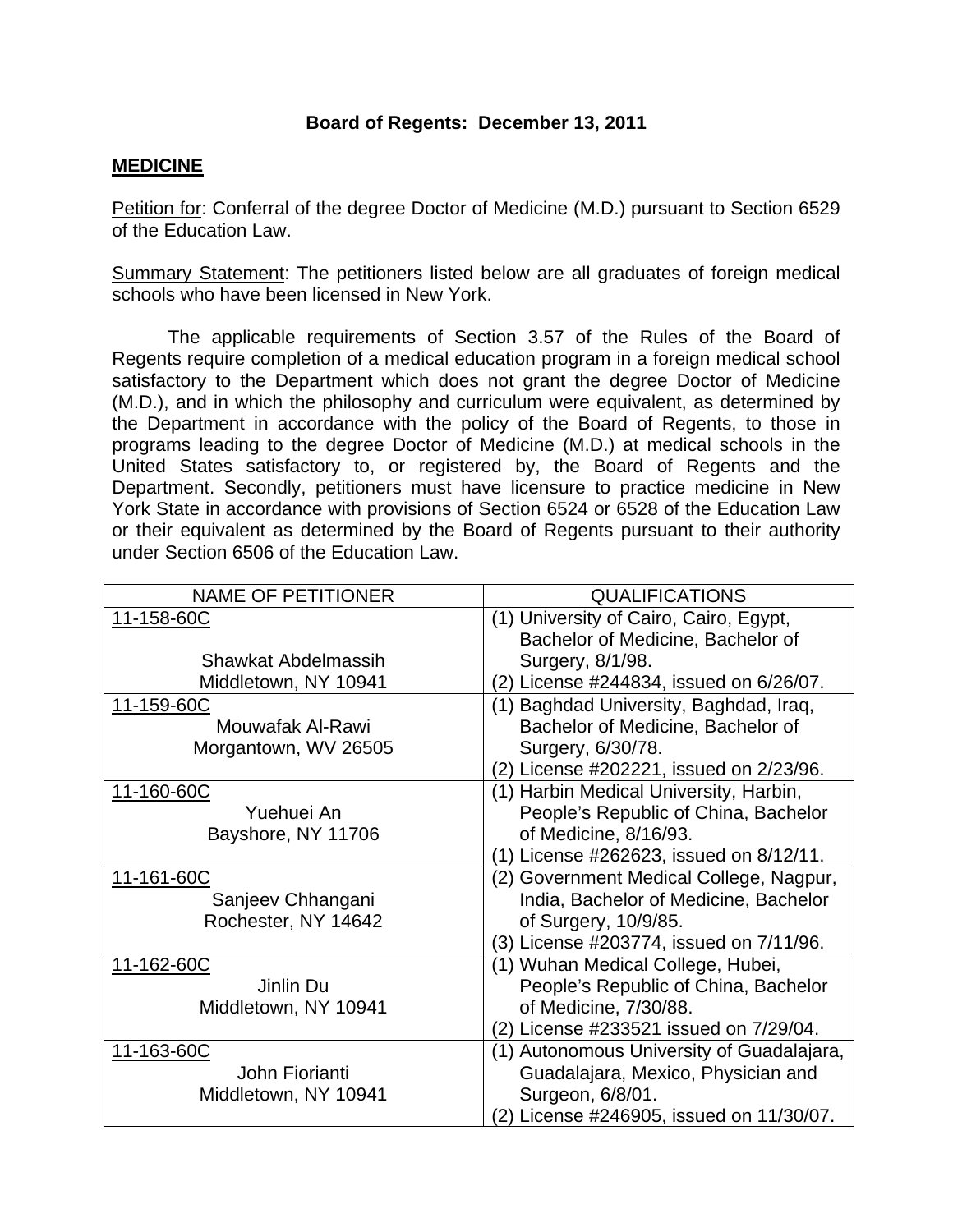| 11-164-60C                | (1) University of Carabobo, Naguanagua,      |
|---------------------------|----------------------------------------------|
| <b>Federico Gattorno</b>  | Venezuela, Physician & Surgeon,              |
| Elizabeth, NJ 07202       | 12/14/89.                                    |
|                           | (2) License #253108, issued on 5/14/09.      |
| 11-165-60C                | (1) Trichur Medical College, Trichur,        |
| <b>Elizabeth George</b>   | Kerala, India, Bachelor of Medicine,         |
| Middletown, NY 10941      | Bachelor of Surgery, 10/26/02.               |
|                           | (2) License #249843, issued on 8/4/08.       |
| 11-166-60C                | (1) Jiwaji University, Gwalior, India,       |
| Nidhi Goel                | Bachelor of Medicine, Bachelor of            |
| New York, NY 10001        | Surgery, 4/9/04.                             |
|                           | (2) License #003772, issued on 5/9/11.       |
| 11-167-60C                | (1) Medical University of Silesia, Katowice, |
| Syed Hoda                 | Poland, Physician, 6/23/04.                  |
| Brooklyn, NY 11211        | (2) License #257495, issued on 6/24/10.      |
| 11-168-60C                | (1) Dow Medical College, Karachi,            |
| Syed Jafri                | Pakistan, Bachelor of Medicine,              |
| Middletown, NY 10941      | Bachelor of Surgery, 1/1/84.                 |
|                           | (2) License #234581, issued on 12/1/04.      |
| 11-169-60C                | (1) King George Medical College,             |
| Pankaj Kaw                | Lucknow, India, Bachelor of Medicine,        |
| Middletown, NY 10941      | Bachelor of Surgery, 3/31/94.                |
|                           | (2) License #003298, issued on 4/8/09.       |
| 11-170-60C                | (1) Allama Iqbal Medical College, Lahore,    |
| Muhammad Khan             | Pakistan, Bachelor of Medicine,              |
| Brooklyn, NY 11201        | Bachelor of Surgery, 12/28/01.               |
|                           | (2) License #261969, issued on 6/27/11.      |
| 11-171-60C                | (1) Harbin Medical University, Harbin,       |
| Kaiyu Ma                  | People's Republic of China, Bachelor         |
| Middletown, NY 10941      | of Medicine, 6/26/96.                        |
|                           | (2) License #243911, issued on 4/23/07.      |
| 11-172-60C                | (1) Dhaka Medical College/Hospital,          |
| Mujibur Majumder          | Dhaka, Bangladesh, Bachelor of               |
| Ridgefield Park, NJ 07660 | Medicine, Bachelor of Surgery,               |
|                           | 1/30/80.                                     |
|                           | (2) License #227995, issued on 4/7/03.       |
| 11-173-60C                | (1) Dr. D. Y. Patil Medical College, Pune,   |
| <b>Liby Mathew</b>        | India, Bachelor of Medicine, Bachelor        |
| Middletown, NY 10941      | of Surgery, 1/6/03.                          |
|                           | (2) License #249573, issued on 7/18/08.      |
| 11-174-60C                | (1) King Edward Medical College, Lahore,     |
| <b>Shahid Mehboob</b>     | Pakistan, Bachelor of Medicine,              |
| Amherst, NY 14228         | Bachelor of Surgery, 12/15/91.               |
|                           | (2) License #248281, issued on 4/15/08.      |
| 11-175-60C                | (1) Autonomous University of Guadalajara,    |
| Mark Nikbakht             | Guadalajara, Mexico, Physician &             |
| Dallas TX 75219           | Surgeon, 6/30/07.                            |
|                           | (2) License #263031, issued on 9/22/11.      |